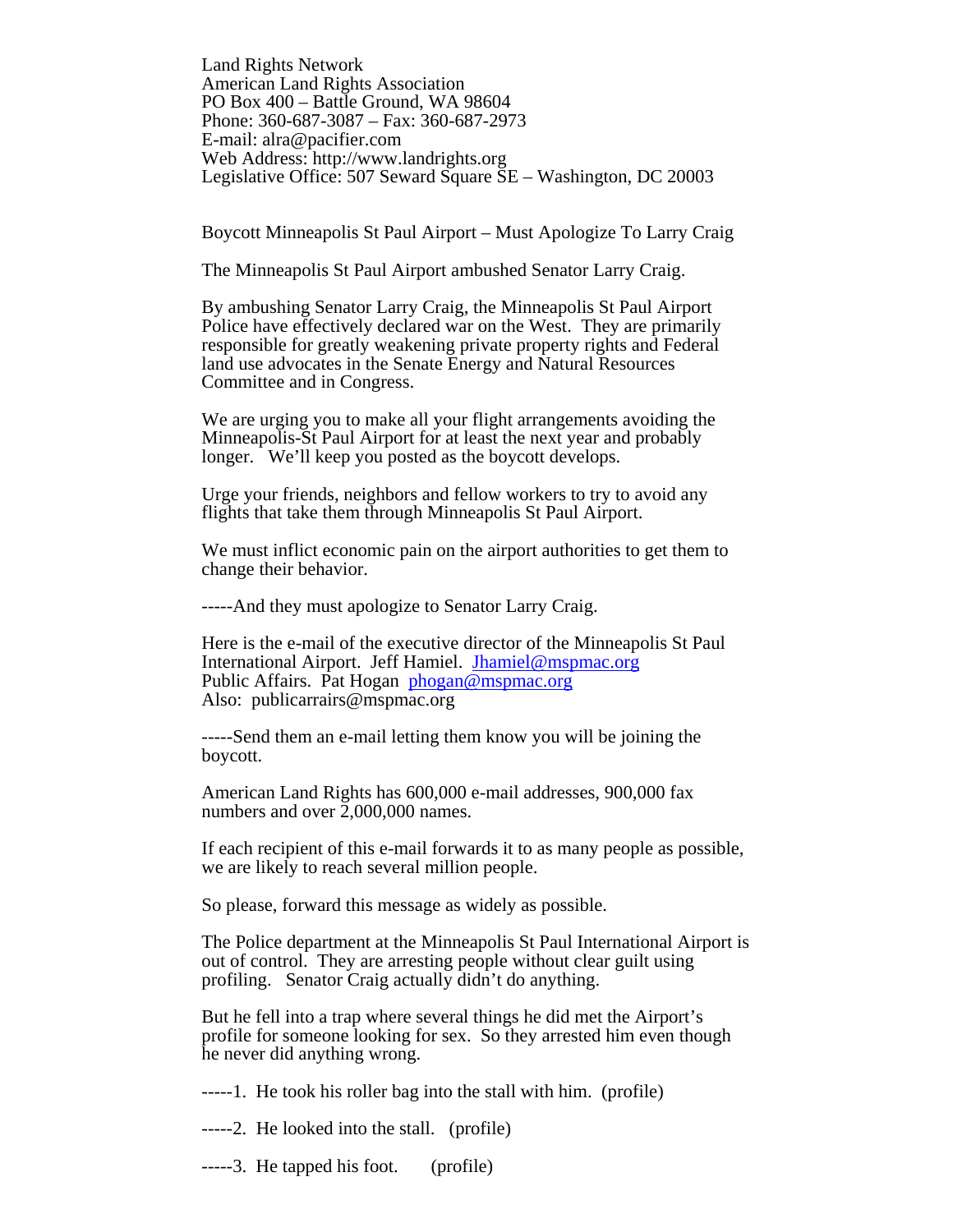-----4. His foot accidentally touched the foot of an undercover policeman in the stall next door. (profile)

Frankly, I've been in that Minnesota airport many times. Virtually everything Senator Craig did, I have done. I have a medical problem that means I must find a usable stall quickly. I've looked in stalls. I always take my roller bag in the stall with me. I've actually made noise outside a stall to encourage the person inside to move along as fast as possible.

Imagine if you did several things by accident that met the Minneapolis St Paul Sex profile. They could arrest you.

There is an old saying that applies to politicians and policemen: "If the only tool they had was a hammer, everything they saw would begin to look like a nail."

This policeman looks overzealous to us.

The arresting officer's name is Sergeant Dave Karsnia. He along with Detective Noel Nelson interrogated Senator Craig using very aggressive tactics.

The Minneapolis St Paul Airport does not seem to care that just arresting someone can ruin his or her lives.

Provided below is the URL for the arrest report. You will see quickly how flimsy the arrest was.

The policeman, in a snide remark during his abusive interrogation of Larry Craig, accused Senator Craig of lying to him and implied that Senator Craig joined others in mismanaging the country. He showed bias in his interview.

I doubt the Minneapolis St Paul Airport will do anything to try to correct this mistake in the near term. So we must assume that a Boycott of the Minneapolis St Paul International Airport will take at least a year, perhaps more before the airport authorities come to their senses.

It just means we all must change our habits.

Northwest Airlines uses Minneapolis St Paul as their main hub. They are also headquartered in Minneapolis. So we would suggest that you also avoid using Northwest Airlines. That will put additional pressure on the airport authorities and police to change their behavior.

Send Northwest Airlines an e-mail letting them know you are boycotting the Minneapolis St Paul International Airport. That also means that Northwest has to be part of this boycott

-----Northwest Airlines E-mail: [Northwest.Airlines@nwa.com]

Here's more about Northwest Airlines. They are having a terrific problem being on time, particularly late at the end of each month.

The reasons are that in negotiations with their pilots some time ago the pilots gave Northwest some financial concessions to help Northwest out when they were in serious financial trouble.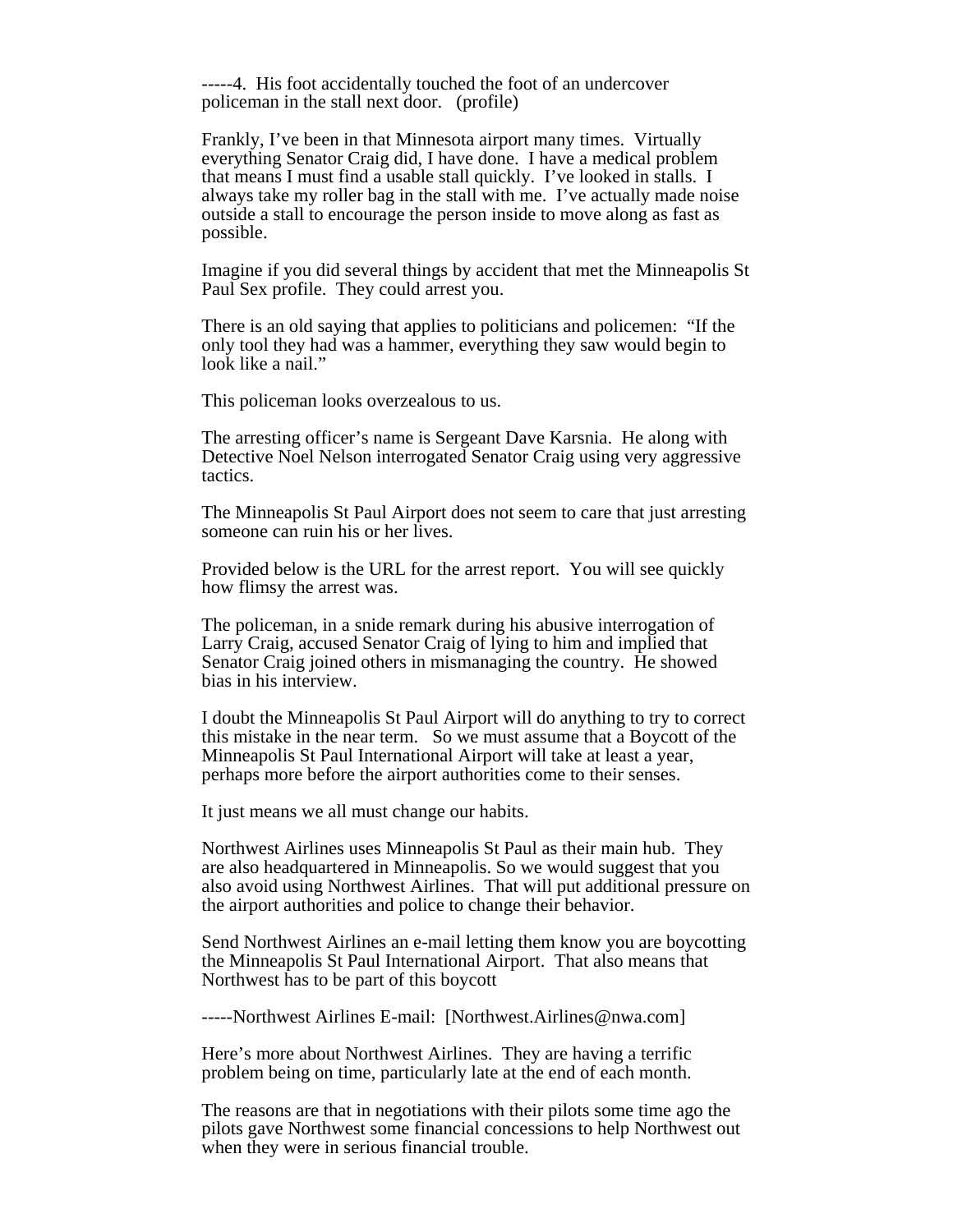The Northwest pilots were surprised to learn that their CEO then got a huge bonus at the time when they were all suffering. They believe the two issues are connected.

So the Northwest Airlines pilots are engaged in a sickout to reduce the number of pilots available at any given time. In addition, they are refusing to work overtime. So any weather event can and does cause huge delays.

The Northwest pilots are refusing to work overtime. Which means at the end of each month, many of them will not fly.

As a result, Northwest Airlines is in chaos. They have every economic incentive to put pressure on the Minneapolis St Paul Airport to resolve the Senator Larry Craig issue and avoid a boycott.

One more thing. The Minneapolis St Paul International Airport is in the middle of a huge runway construction project. So they have limited runway space and are extremely vulnerable to weather issues not only in Minneapolis St Paul but also at other airports that throw off their schedule. They are very weak.

To make a boycott effective, there must be large numbers of people participating. You need to get as many of your friends, allies and business associates as possible to join in the boycott.

-----It does not take long before a boycott can take on a life of its own. So don't think you avoiding Minneapolis St Paul Airport does not matter. It does.

American Land Rights has led several successful boycotts in the past. The New York Times and the LA Times gave us credit for knocking the Audubon Society off television through our successful boycott of sponsors GE and Ford. We've carried out several other boycotts that have been successful.

For background on American Land Rights go to Google and look up:

American Land Rights Association National Inholders Association Chuck Cushman Charles Cushman League of Private Property Voters

Here are some suggestions to make the boycott more effective.

-----1. Call the Minneapolis St Paul Airport authorities to let them know you support the boycott. (612) 726-8100.

-----2. Send an e-mail to the Metropolitan Airports Commission – publicaffairs@mspmac.org Ask that it be forwarded to each of the Airport Commissioners. Also send to: . Jeff Hamiel. Jhamiel@mspmac.org Public Affairs. Pat Hogan phogan@mspmac.org

-----3. Send an e-mail to Northwest Airlines: [Northwest.Airlines@nwa.com] Let them know you will not fly into Minneapolis St Paul International Airport.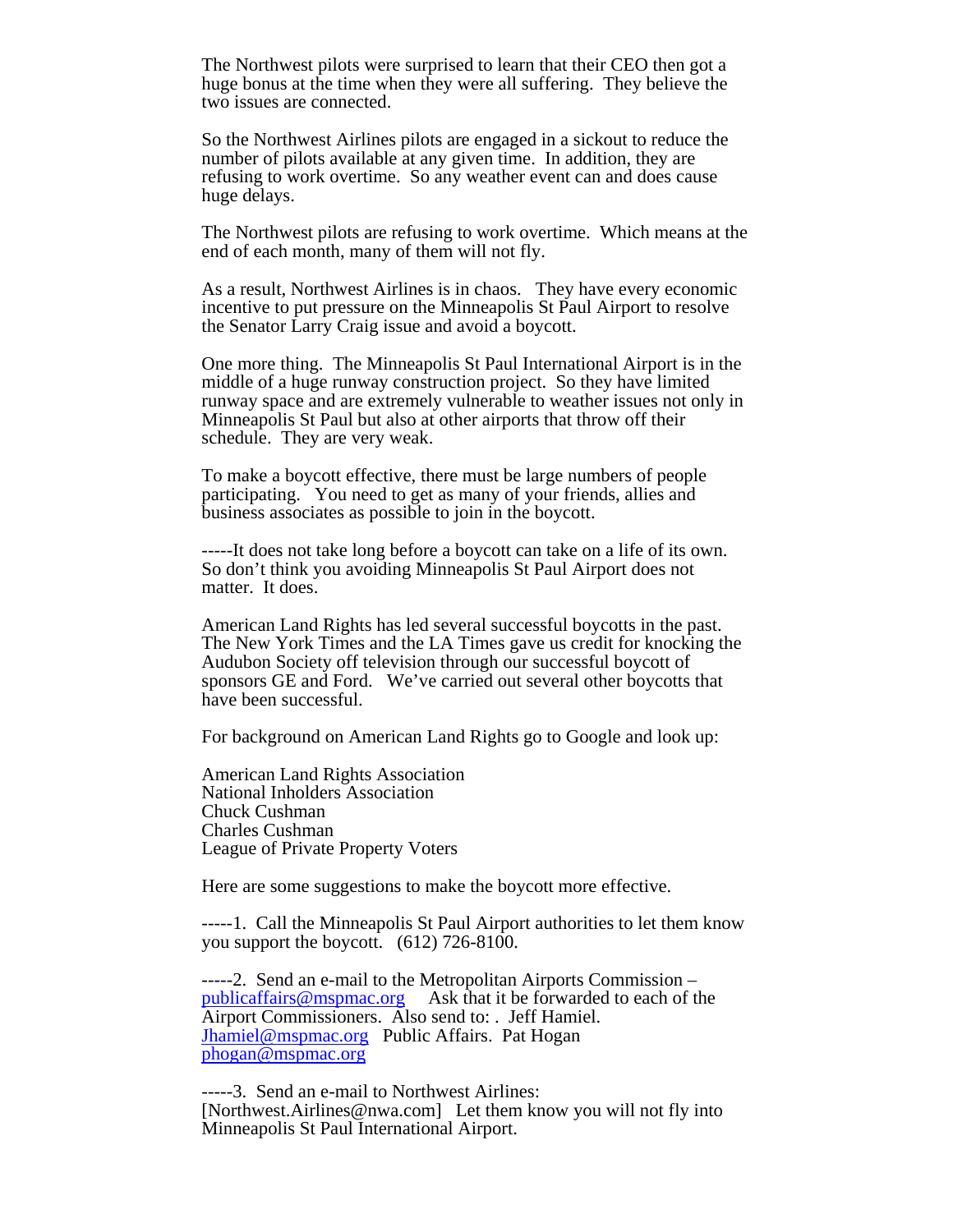-----4. If you are familiar with any hotels adjacent to the airport in Minneapolis St Paul, make sure you call and forward this e-mail to them.

-----5. Call your local newspaper. Send them a copy of this e-mail.

-----6. Forward this message as widely as possible.

-----7. Make up a sign on your computer to tape on your roller bag or carry on luggage that says, "I support the boycott of Minneapolis St Paul Airport." Tape in on your carryon whenever you fly.

-----8. Call friends or business associates in Minnesota to let them know what you are doing and why.

------Larry Craig Police Report:

You should read the two page police report. Pretty flimsy evidence it seems to me. Others who have read it agree. http://www.thesmokinggun.com/archive/years/2007/0828071craig1.html

By going to the same URL you can also read a interrogation transcript as well as the audio version of the interrogation by the two police officers.

Nothing in the police report or interview says Larry Craig actually did anything unlawful. The policeman was reading Senator Craig's body language and the tea leaves to divine what he was thinking about doing or trying to do.

In other words, the policeman was profiling visitors to the restroom at the Minneapolis St Paul International Airport.

It was the policeman's perception that Senator Craig was trying to do something. In other words, he was following a profile. Larry Craig deserves our support and action on his behalf.

The whole arrest report is flimsy and the profiling may make it illegal.

Profiling by police is an issue all across the country. You should contact the American Civil Liberties Union in Minnesota unless you know someone in that organization locally. For some reason they have been very quiet on the whole Larry Craig affair.

American Civil Liberties Union of Minnesota 450 North Syndicate Suite 230 St Paul, MN 55104

Charles Samuelson Executive Director (651) 645-4097 Ext. 121 csamuelson@aclu-mn.org

Should Senator Craig have signed a paper saying he was guilty of disorderly conduct? We believe that was a mistake. According to him he was just trying to put this whole arrest thing behind him and not create controversy after being constantly harassed by the Idaho Statesman newspapere.

He has always denied his guilt and I believe him.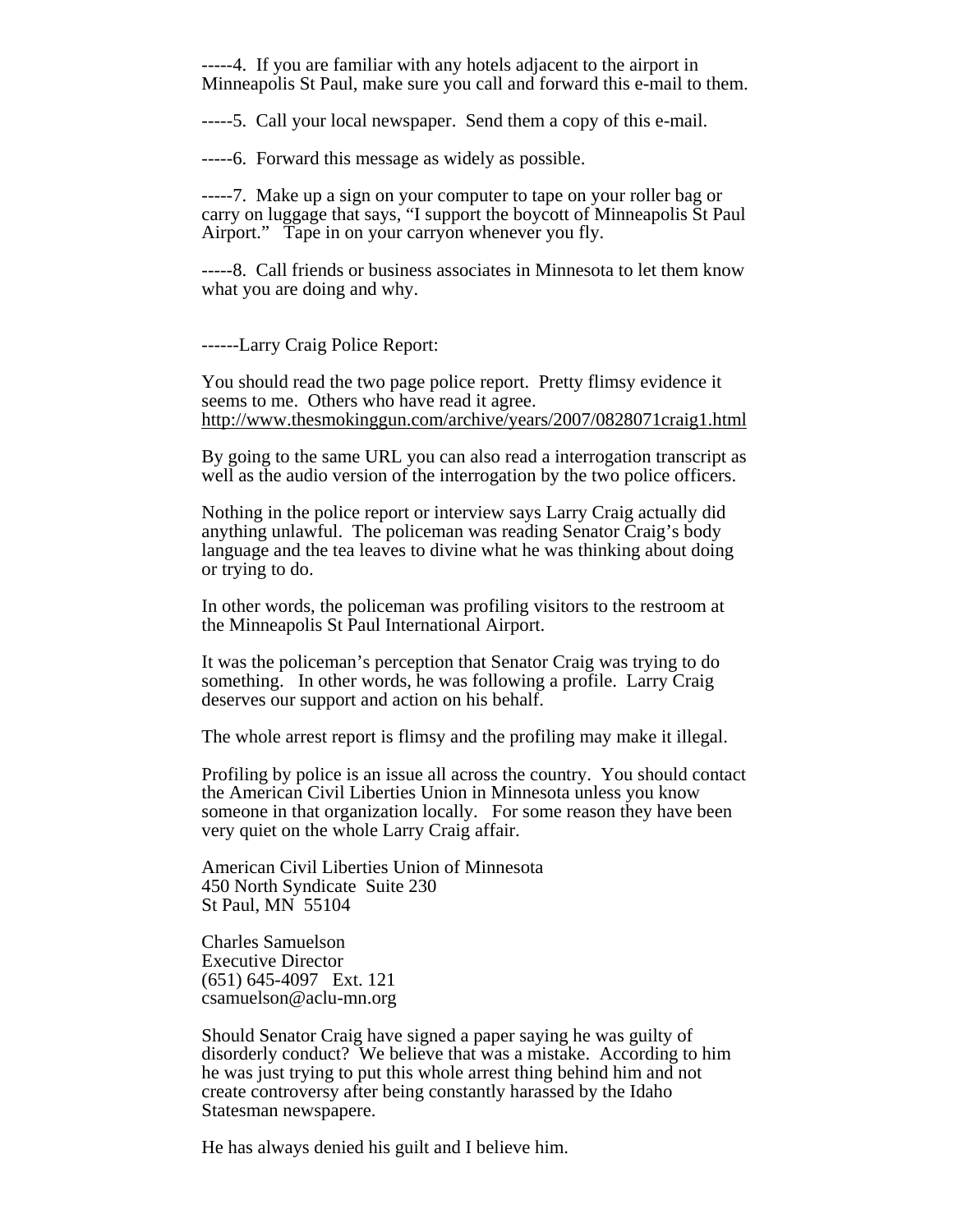He's been in the trenches with us for so many years that I'm going to stand up for him. The opportunity may still exist to save him. But if not, at least we can save his reputation and make sure he gets proper credit for 26 years of wonderful work in the Congress.

No Senator in recent years has done more to protect private property and the use of Federal land than Larry Craig. He has been a stand up guy time after time. He's raised money for many Republicans who now are running out of Dodge when the going gets tough.

Chuck Cushman American Land Rights Association ccushman@pacifier.com (360) 687-3087

- - - - - - - - - - - - - - - - - - - - --- - - - - - - - -

Ben Stein: Gestapo Tactics Got Larry Craig

Tuesday, September 4, 2007 7:39 PM

Former Sen. Larry Craig didn't do anything illegal and was railroaded with "Gestapo tactics," says actor and commentator Ben Stein.

Appearing recently on Your World With Neil Cavuto program, Stein remarked: "I don't like the idea that people are sitting in the next stall from you at a public bathroom listening to whether or not you tap your foot. This is, as I said, Gestapo tactics. Gestapo, Gestapo, Gestapo. It's not America."

Stein says Craig, who was arrested June 11 by Minneapolis police and pled guilty to a charge of disorderly conduct, is a victim of "pure police entrapment and thuggery."

"The police have real work to do at the airport," Stein says. "It's an airport, hello. There are security problems at airports. Al-qaida: Are you listening? Our security people are entrapping perfectly honest U.S. senators in lavatory stalls instead of looking for you terrorists."

Stein charges that police intimidated Craig into pleading guilty to disorderly conduct after he was arrested for tapping his foot in a bathroom stall at the Minneapolis-St. Paul airport.

Police say foot tapping is a common overture used to signal interest in a sexual encounter. Minneapolis police had reportedly made several arrests in recent months for lewd conduct in restrooms at the airport.

"A policeman drags him off, or verbally drags him off, starts browbeating him, essentially threatens he's going to ruin his career if the guy doesn't plead guilty right away," Stein tells Cavuto. "This is Gestapo tactics in Minneapolis-St. Paul. It's not nice."

Stein adds that it was wrong for GOP stalwarts to join the drumbeat for Craig's resignation: "This is some way to treat the people who have been loyal members of your part for many years. What did he do wrong? Suppose